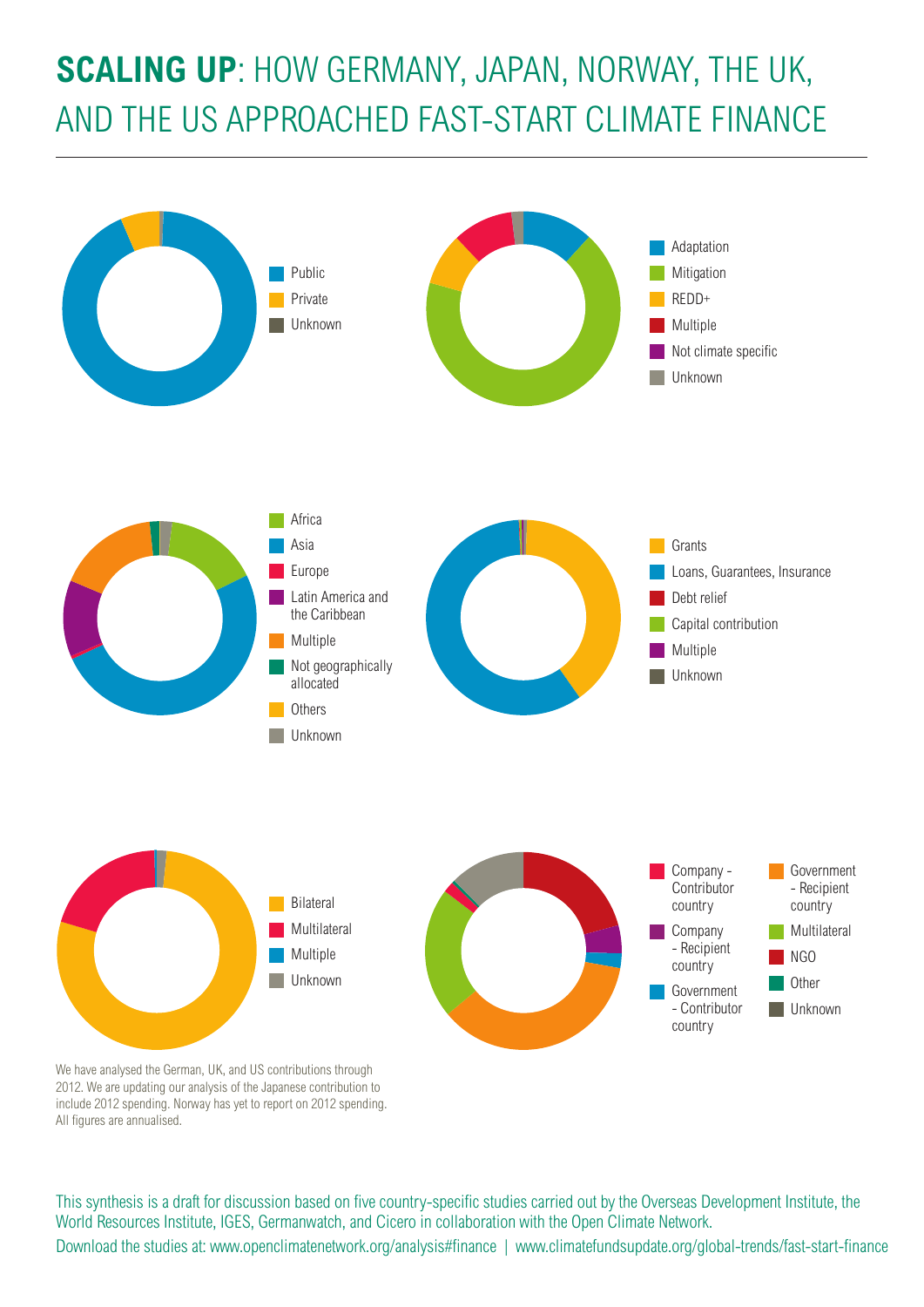Japan

## **USD 1.7 billion 2010 – 2012**

Germany counts as FSF its climaterelated ODA in excess of a 2008 baseline, as well as auctioning revenues from the EU ETS, which account for a substantial share of Germany's FSF. German FSF is managed by both the Ministry of Environment and the Ministry of Foreign Affairs.

*Concessional loans*: CIF contributions

*Grants*: Other contributions

#### **Strengths**

- Strong effort to mobilise innovative sources of climate finance
- Robust reporting on climate finance through comprehensive project lists
- Clear position on additionality, though it does not address all possible criteria

#### **Limitations**

• ODA increasing at a significantly slower pace than climate finance

## **USD 13.2 billion 2010 - 2011 (17.6 billion by 2012)**

Japan has included ODA delivered through bilateral channels (such as the Japanese International Cooperation Agency) and multilateral channels (such as the Climate Investment Funds, and other World Bank and UN programs) as well as other official flows (OOF) from the Japan Bank for International Cooperation (JBIC), Nippon Export and Investment Insurance (NEXI) and the New Energy Development Organisation (NEDO), as climate finance. While Japan uses the Rio markers in reporting on ODA to the OECD CRS, it has not published criteria for classifying particular projects and programs as FSF. Of the 17.6 billion self-reported at the end of 2012, 14.0 billion was public and 3.6 billion was leveraged private finance.

#### **USD 1.4 billion 2010 – 2011**

All Norwegian FSF comes out of a growing aid budget. Since 2009 the government of Norway has contributed about 1% of GNI as ODA. Norway identifies FSF on the basis of the OECD DAC Rio markers. A substantial share of Norway's FSF is directed to REDD+ efforts through the International Forest Climate Initiative. Norway has noted – but not counted as FSF – its core contributions to multilateral institutions whose core activities include climate change.

Approximately half of the portfolio

*ODA loans*:

*OOF*: Approximately one-third of the portfolio

*Grants*: Remainder of portfolio

#### **Strengths**

- Substantial effort to mobilise and increase the level of climate finance despite austerity.
- Significant improvements to FSF reporting in 2012, including the disclosure of a complete project list and substantial detail on recipients and objectives

#### **Limitations**

- Lack of clarity on the basis on which projects have been counted as FSF
- Inclusion of several programs whose climate benefits may be contested (e.g. relatively efficient fossil fuel technologies)
- Reliance on export-credit and trade finance mechanisms which can be seen as a subsidy to Japanese companies
- *Grants*: All contributions (some on pay-forperformance basis, which has resulted in complications in registering committed finance as disbursed ODA)

### **Strengths**

- Strong ODA reporting systems that provide substantial project-level detail
- Relatively strong position on additionality as a result of having exceeded the 0.7% of GNI as ODA target (even though all climate finance counts as ODA)

#### **Limitations**

- Lack of project-level reporting in FSF report
- Reliance on the Rio markers for FSF reporting may result in over-counting the climate-relevant share of some projects
- Many pledges, particularly for REDD+, precede the FSF period

Norway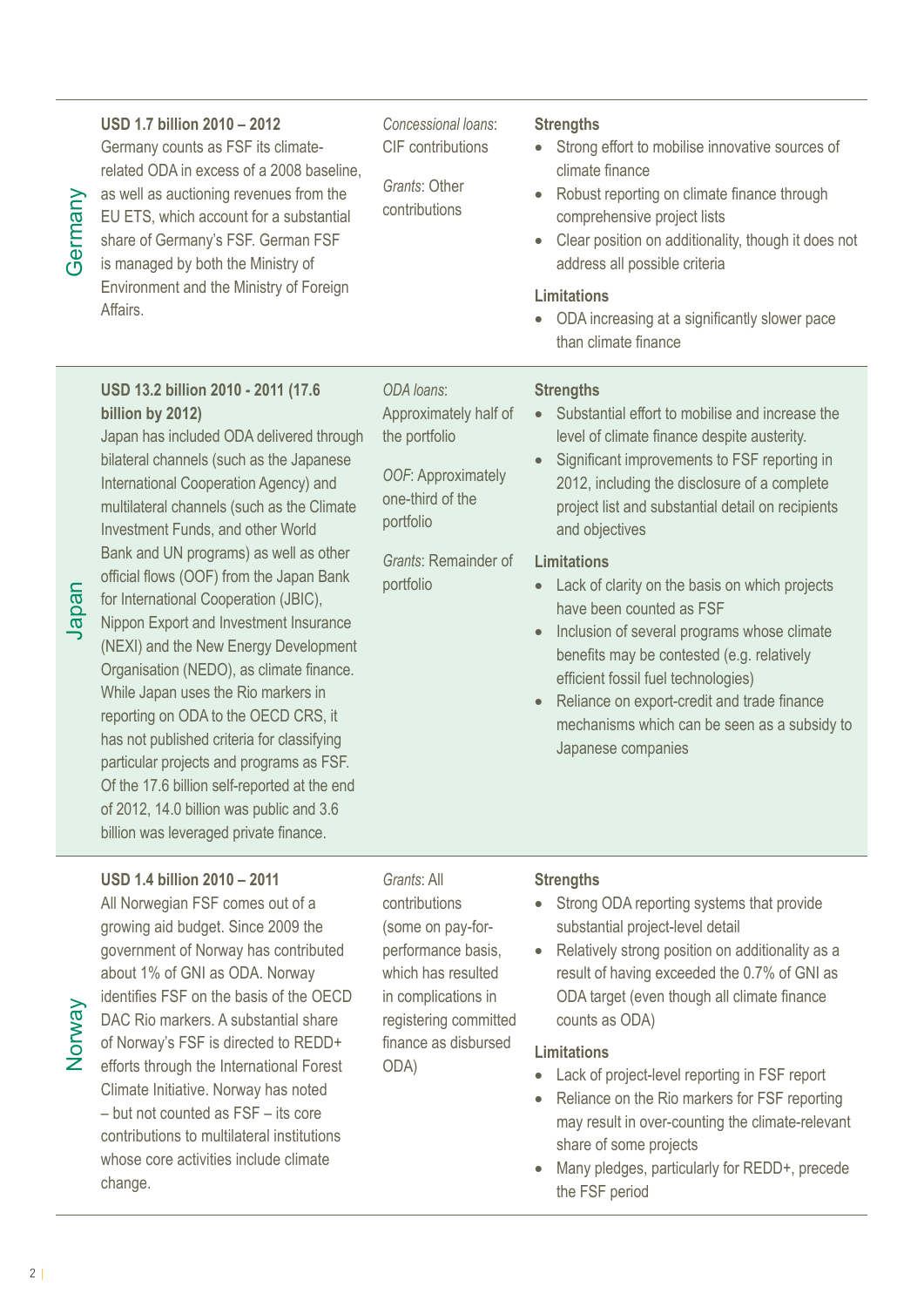| K      | <b>USD 2.49 billion 2010 - 2012</b><br>All UK FSF comes out of a growing aid<br>budget. (In March 2013 the UK met its<br>target to provide 0.7% of GNI as ODA).<br>The UK created a new International<br>Climate Fund (ICF) – jointly managed by<br>several departments - to focus climate<br>finance efforts. Most UK FSF comes from<br>the ICF, with small additional contributions<br>from the FCO and DFID in 2010.                                                                                                                                                                                                                                                                                                     | Capital grants: Climate<br><b>Investment Fund</b><br>contributions<br>Equity investments:<br>Climate public private<br>partnership (CP3)<br>contributions<br>Grants: Most other<br>contributions | <b>Strengths</b><br>Dedicated funding structure and budget<br>$\bullet$<br>allocation provides clarity about what counts<br>as climate finance for international reporting<br>purposes<br>Funding has been committed beyond the end of<br>$\bullet$<br>the FSF period<br>Periodic project-level reporting to the EC results<br>$\bullet$<br>in relative transparency<br><b>Limitations</b><br>Uncertainty about long-term scope of climate<br>finance<br>Lack of clarity in some cases about the basis on<br>which a share of a project or program is counted<br>as climate finance<br>Questions about additionality<br>$\bullet$ |
|--------|-----------------------------------------------------------------------------------------------------------------------------------------------------------------------------------------------------------------------------------------------------------------------------------------------------------------------------------------------------------------------------------------------------------------------------------------------------------------------------------------------------------------------------------------------------------------------------------------------------------------------------------------------------------------------------------------------------------------------------|--------------------------------------------------------------------------------------------------------------------------------------------------------------------------------------------------|-----------------------------------------------------------------------------------------------------------------------------------------------------------------------------------------------------------------------------------------------------------------------------------------------------------------------------------------------------------------------------------------------------------------------------------------------------------------------------------------------------------------------------------------------------------------------------------------------------------------------------------|
| S<br>ڌ | <b>USD 7.5 billion 2010 - 2012</b><br>US FSF includes "core" funds, which<br>are appropriated by the US Congress<br>to support climate objectives; funds<br>appropriated by the US Congress not<br>specifically designated for climate<br>change, but that aim to generate climate<br>benefits; and funds deployed by the<br>development-finance and export-credit<br>agencies to leverage private finance in<br>support of projects that target climate<br>benefits. (Leveraged private finance is not<br>counted as FSF.) Non-core projects are<br>selected based on a review of portfolios<br>to identify projects that meet US-defined<br>criteria. US reporting to the OECD<br>CRS against Rio markers is difficult to | <b>Grants: Approximately</b><br>two-thirds of portfolio<br>Loans, guarantees,<br>and insurance:<br>Approximately one-<br>third of portfolio,<br>targeting mitigation                             | <b>Strengths</b><br>Detailed project descriptions for each country<br>Maintained dedicated climate finance budget<br>$\bullet$<br>appropriations despite political difficulties<br><b>Limitations</b><br>Lack of published criteria on the basis on which<br>non-core projects have been counted as FSF<br>Lack of project list<br>$\bullet$<br>Strong reliance on export-credit and trade finance<br>$\bullet$<br>mechanisms, which can be seen as a subsidy to<br>US companies                                                                                                                                                  |

reconcile with its FSF reporting.